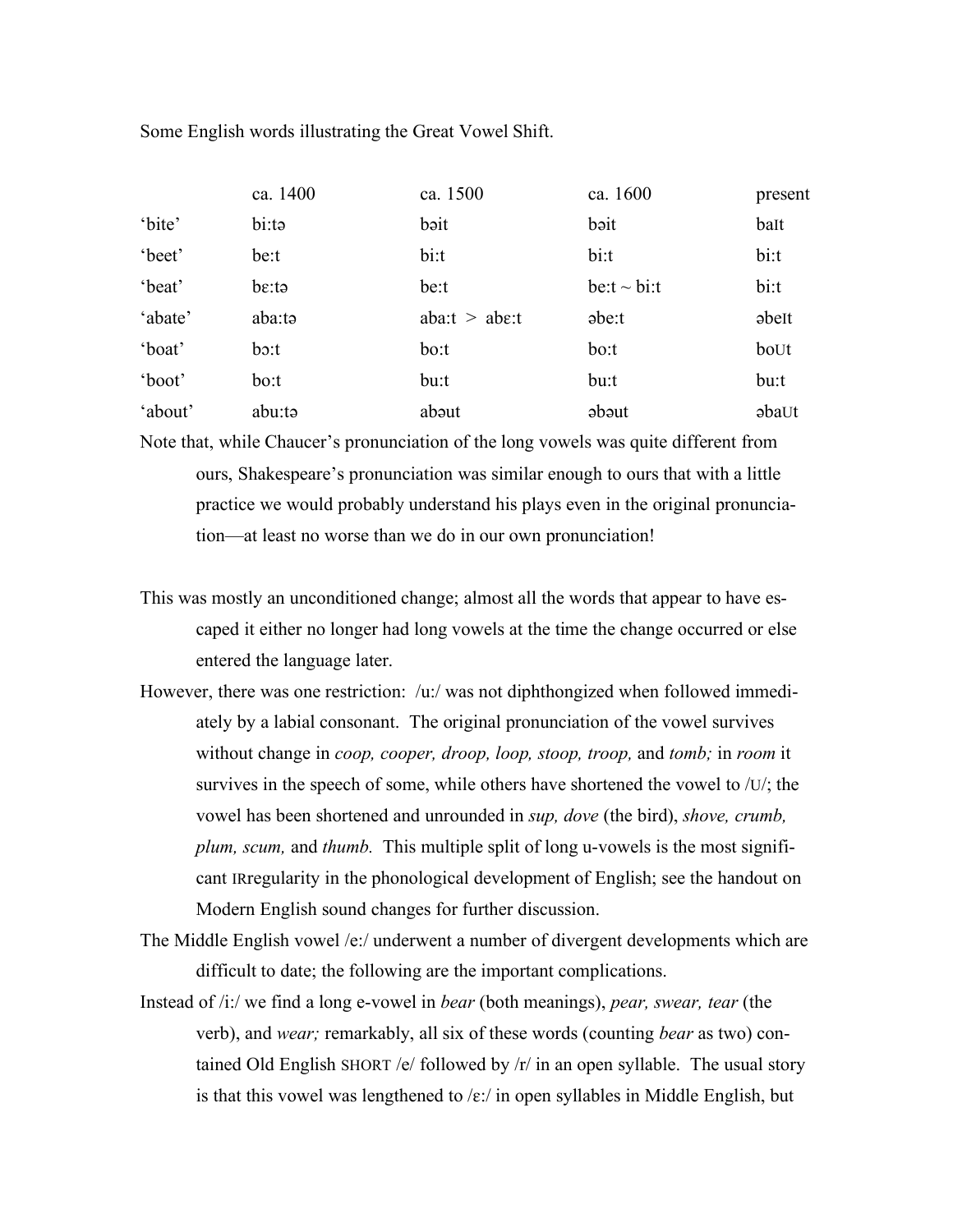the Modern English outcome suggests that when followed by /r/ it did not merge with the other vowels that usually gave Middle English  $/\varepsilon$ :/—at least not in one of the dialects that underlie London English. (On the other hand, OE *spere* gives ModE *spear,* with /i:/—either an isolated irregularity or from a different dialect. Labov 1994:152-3 points out that it is the more common words that show the unexpected vowel, hinting at a sound change arrested in progress, which is plausible—but delete his example *smear,* which actually reflects OE *smierwan* (*smerian* means 'ridicule'), and perhaps *weir* < OE *wer,* the phonological history of which is less clear.)

- Likewise instead of /i:/ we find /eI/ in *great* and *break.* This is often attributed to the preceding /r/, or even on the Cr-cluster, and Labov's findings about the strong influence of initial obstruent-plus-liquid clusters suggest that that is correct (cf. Labov 1994:457-8). But the situation is more complex: contrast *breach, grease, cream,* etc., with /i:/. Complicating the picture still further is the evidence that these words were also pronounced with /i:/ in the 18th c., and the fact that the comparative of *great* was for a long time *gretter* (with a short vowel, rhyming with *better* in Shakespeare; see Jespersen 1948:338-9). The most plausible explanation is that the combination of initial Cr-cluster (which would tend to lower the vowel) and final voiceless stop (which would tend to shorten the vowel, maximizing the effect of the lowering) were the crucial factors, perhaps with an added push from *gretter* (as Jespersen suggests).
- Finally,  $\sqrt{\epsilon}$ :/ was shortened before dental and alveolar consonants in a considerable number of words, notably *bread, dead, dread, head, lead* (the noun), *red, shred, spread, thread, tread, fret, et* (the dialect past tense of 'eat'), *let, sweat, threat, breath,* and *death;* contrast *bead, knead, lead* (the verb), *mead, plead, read, beat, eat, heat, meat, beneath, heath, sheath, wreath.* Possibly *deaf* (vs. *leaf, sheaf*) belongs here too. So far as I know, this has not been seriously studied from a modern perspective; it looks like a promising case of intricate Labov conditioning, if the facts can be determined.

2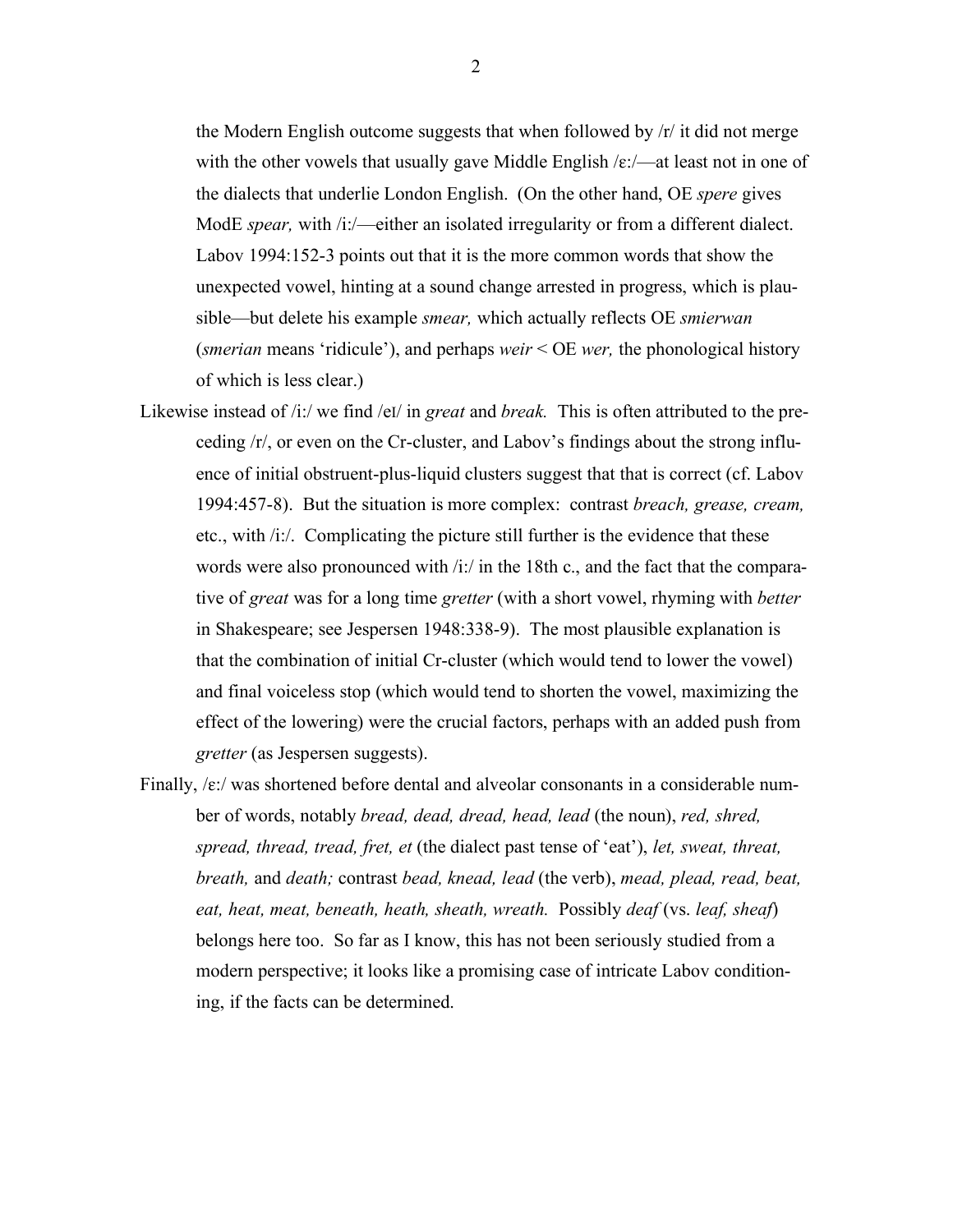Examples of vowel alternations affected by the Great Vowel Shift.

| Late Middle English           | Early Modern English                   |                     |
|-------------------------------|----------------------------------------|---------------------|
| hi:də, hiddə                  | haid, hid                              | 'hide, hid'         |
| či:ld, čIldərən               | čəild, čildrən                         | 'child, children'   |
| wi:zə, wIzdom                 | waiz, wIzdom                           | 'wise, wisdom'      |
| fi:və, fifte:n                | faiv, fifti:n                          | 'five, fifteen'     |
| kri:st, krIst(a)massa         | kraist, krIs(ta)mas                    | 'Christ, Christmas' |
| ke:pə, keptə                  | ki:p, kept                             | 'keep, kept'        |
| me:ta, metta                  | mi:t, met                              | 'meet, met'         |
| fe:də, feddə                  | fi:d, fed                              | 'feed, fed'         |
| de:p, d $\varepsilon p\theta$ | $di:p, dep\theta$                      | 'deep, depth'       |
| $\theta$ e:f, $\theta$ eft    | $\theta$ i:f, $\theta$ eft             | 'thief, theft'      |
| $le: d9$ , ledd $\circ$       | le:d, led                              | 'lead, led'         |
| kle:nə, klenzə                | kle:n, klenz                           | 'clean, cleanse'    |
| he:lə, hel $\theta$           | he:l, hel $\theta$                     | 'heal, health'      |
| hu:s, hUzbond                 | hous, hUzband                          | 'house, husband'    |
| $su:\theta$ , $SU\eth$ arna   | $s \partial \theta$ , s $U \delta$ arn | 'south, southern'   |
| $u$ :t, Ut $(t)$ ər           | aut, Utar                              | 'out, utter'        |
| go:s, gozling                 | gu:s, gozling                          | 'goose, gosling'    |
| fo:d, $f \circ d(d)$ ər       | fu:d, fodar                            | 'food, fodder'      |
| ho:li, holIdei                | ho:li, holIdei                         | 'holy, holiday'     |
| no:zə, nostrəl                | no:z, nostral                          | 'nose, nostril'     |
| gras, gra:za                  | gras, $gra:z > gre:z$                  | 'grass, graze'      |
| baθ, ba:δa                    | $ba\theta$ , $ba:\delta > be:\delta$   | 'bath, bathe'       |
| ma:ri, marIgould              | $max: i > me: ri$ , marigould          | 'Mary, marigold'    |